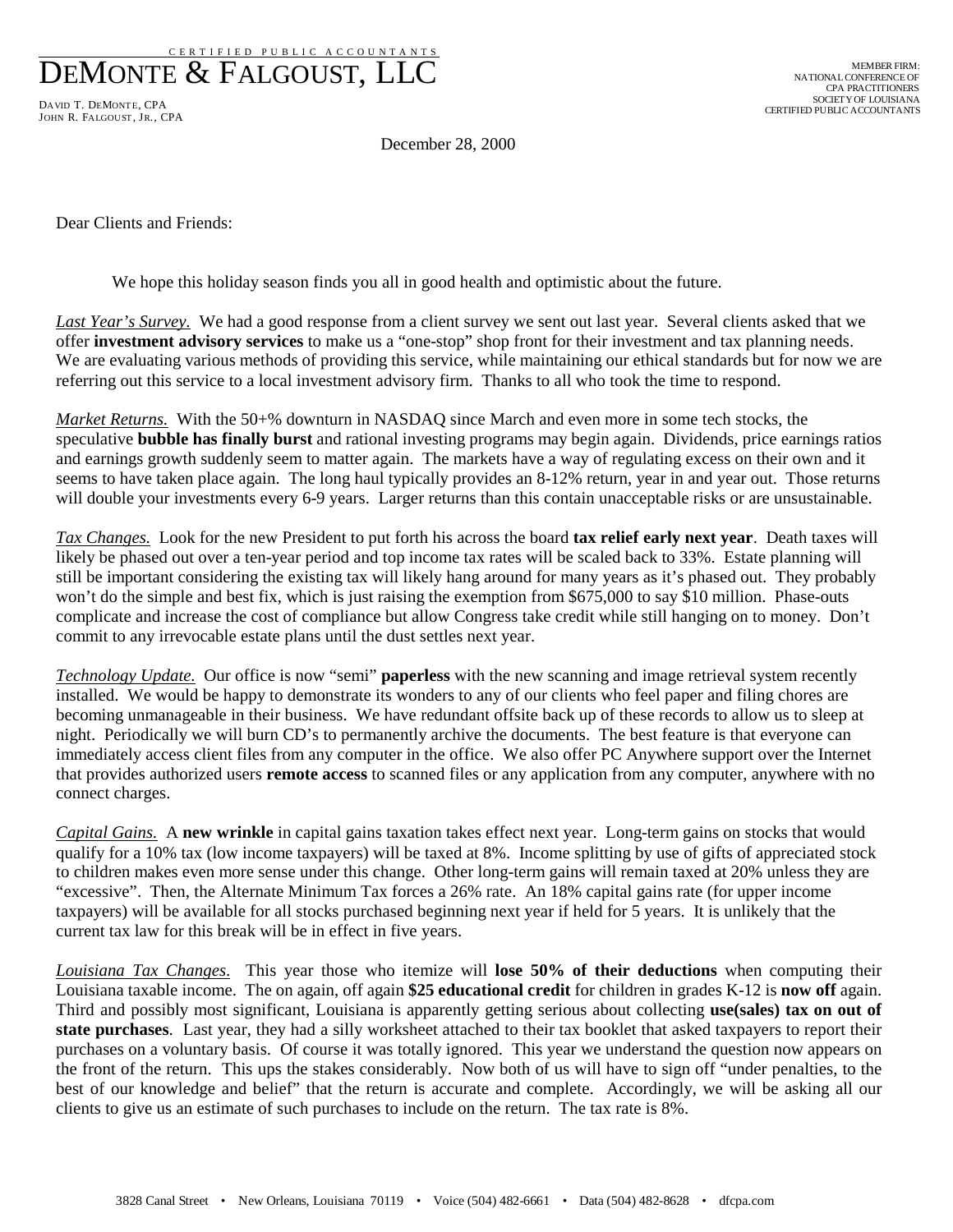December 28, 2000 Page 2

*Louisiana Refund Policy*. This is embarrassing to report but **Louisiana will no longer provide refunds** in cases where the payment was in error, unless it is a mathematical error on the face of the return or arises from an amendment of your U.S. return. If you write a check for the wrong amount and the error is not obvious from the return itself, forget it. The story behind this new rule is involved but essentially arises from a \$50 million refund Amoco is entitled to from an agreed but erroneous severance tax overpayment they made. Because the State can't afford to the refund, they won't pay it, nor pay anyone else with similar circumstances. It does not seem to matter that **Louisiana's position essentially is the same as a thief** who won't give back money that you accidentally put in his hands. The only solution is Legislative change, so be prepared to write your Legislator. We will post a copy of the policy on our Web site soon.

*Deducting Cars as a Business Expense*. Next year the reimbursement rate goes up to 34.5¢ per mile, reflecting higher gas prices. We still advise our clients to **buy the car personally** and submit a mileage report to the company and get this **tax-free** reimbursement. Using a closely held Corporation to own an essentially personal asset like an automobile drives the IRS nuts so they require massive administrative rules to allocate and tax the personal use. Who needs that kind of hassle (and related CPA fees) when if the truth is told, most "business" vehicles are used very little for business after commuting, vacations and weekend uses are factored in?

*E-Commerce.* We still recommend the **PriceScan.com** search engine, which locates the lowest prices from around the country and even graphs the price history on many items. **Buy.com** has provided good service at near lowest prices on our computer related supplies. We use **Quill.com** for office supplies. Their service is excellent and prices are usually better than available locally. Remember the use tax implications on such purchases.

*Workers' Compensation Insurance.* Our business clients might not be aware that officers of closely held corporations may opt out of **workers' compensation** coverage and that if insured, only the first \$39,000 in salary is subject to the premium calculation. Also look into **uninsured motorist coverage** on your auto insurance. Check with your agent and learn why you need this coverage. We recommend **eliminating workers' compensation coverage for officers** altogether. We also no longer carry uninsured motorist coverage on our cars.

*Social Security Wage Limits.* Next year the wage cut off for the OASDI (6.2%) portion of FICA is \$80,400 up from \$76,200 in 2000 and \$51,300 in 1990, almost **twice the inflation rate** for the same period. The Medicare tax continues at 1.45% on all wages. Seniors over 65 can now receive benefits without earnings limits beginning in 2000. Prior to 2000, workers under 70 lost benefits if they made too much. What a dumb rule that was. The wage limit for those under 65 was \$10,080 for 2000. In 2001 it will be \$10,680. Remember, all those born between 1943 and 1954 will have to **wait until age 66** to get full benefits. Those same persons will be entitled to only 75% (compared to 80% for those born before 1937) of full benefit if they start at age 62. The ultimate reform to "save" Social Security will likely come in one of two alternate plans. The Republicans will push for privatization of the system and the Democrats will push for means testing, where if you don't need it, you won't get it.

*Tax Refund Number.* The toll free number for taxpayers inquiring about their refunds is **1-800-829-4477**. We will be piloting a few returns with E-filing this year. The IRS continues to shout their commitment to paperless filing system except that the 80% compliance goal keeps shifting and is now 2007. We are yet to be convinced the costs of **E-filing** for our mix of clients **outweigh the benefits**. It's all about the IRS saving money by pushing the processing costs down to the preparer and ultimately the taxpayers.